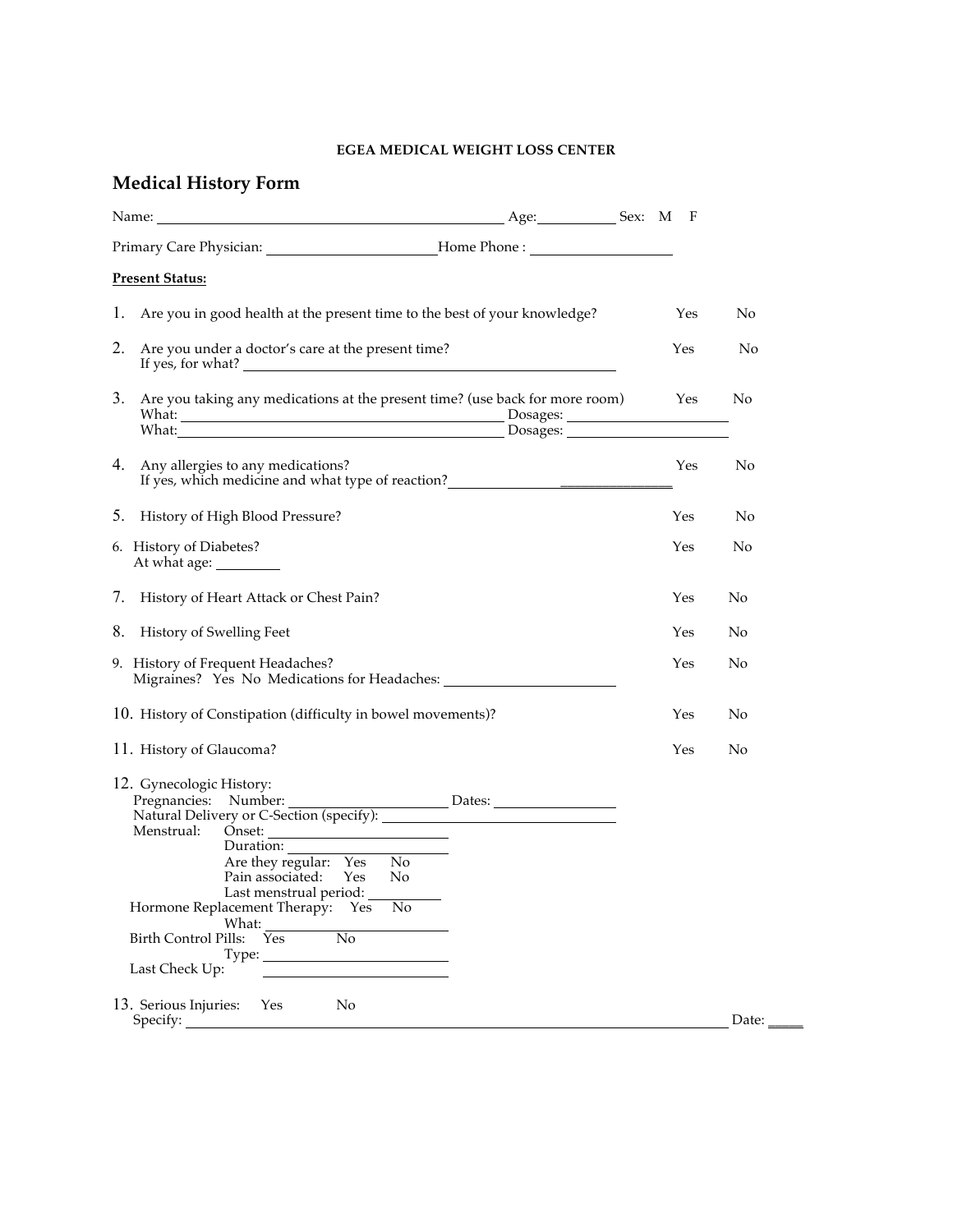|                                                                                                                        |                    |                                                                                                                                                                                                                                     | Date:                                                                                                                                                       |
|------------------------------------------------------------------------------------------------------------------------|--------------------|-------------------------------------------------------------------------------------------------------------------------------------------------------------------------------------------------------------------------------------|-------------------------------------------------------------------------------------------------------------------------------------------------------------|
|                                                                                                                        |                    |                                                                                                                                                                                                                                     | Date:                                                                                                                                                       |
|                                                                                                                        |                    |                                                                                                                                                                                                                                     | Date:                                                                                                                                                       |
| 15. Family History:                                                                                                    |                    |                                                                                                                                                                                                                                     |                                                                                                                                                             |
| Age                                                                                                                    | Health             | Cause of Death<br>Disease                                                                                                                                                                                                           | Overweight?                                                                                                                                                 |
|                                                                                                                        |                    |                                                                                                                                                                                                                                     |                                                                                                                                                             |
|                                                                                                                        |                    |                                                                                                                                                                                                                                     |                                                                                                                                                             |
|                                                                                                                        |                    | Brothers: <u>Andrea Brothers:</u> Andrea Brothers: Andrea Brothers: Andrea Brothers: Andrea Brothers: Andrea Brothers: Andrea Brothers: Andrea Brothers: Andrea Brothers: Andrea Brothers: Andrea Brothers: Andrea Brothers: Andrea |                                                                                                                                                             |
| Sisters:                                                                                                               |                    |                                                                                                                                                                                                                                     |                                                                                                                                                             |
| Has any blood relative ever had any of the following:                                                                  |                    |                                                                                                                                                                                                                                     |                                                                                                                                                             |
|                                                                                                                        |                    |                                                                                                                                                                                                                                     |                                                                                                                                                             |
| Glaucoma:<br>Asthma<br>Asthma:                                                                                         |                    |                                                                                                                                                                                                                                     |                                                                                                                                                             |
|                                                                                                                        |                    | Yes No Who: No Who: No Who: No Who: No Who: No Who: No Who: No Who: No Who: No Who: No Who: No Who: No Who: No Who: No Who: No Who: No Who: No Who: No Who: No Who: No Who: No Who: No Who: No Who: No Who: No Who: No Who: No      |                                                                                                                                                             |
|                                                                                                                        |                    | Yes No Who: No Who: No Who: No Who: No Who: No Who: No Who: No Who: No Who: No Who: No Who: No Who: No Who: No Who: No Who: No Who: No Who: No Who: No Who: No Who: No Who: No Who: No Who: No Who: No Who: No Who: No Who: No      |                                                                                                                                                             |
|                                                                                                                        |                    |                                                                                                                                                                                                                                     |                                                                                                                                                             |
| Asthma:<br>Epilepsy:<br>High Blood Pressure<br>Kidney Disease:<br>Diabetes:                                            |                    |                                                                                                                                                                                                                                     |                                                                                                                                                             |
|                                                                                                                        |                    |                                                                                                                                                                                                                                     |                                                                                                                                                             |
|                                                                                                                        |                    |                                                                                                                                                                                                                                     |                                                                                                                                                             |
|                                                                                                                        |                    |                                                                                                                                                                                                                                     |                                                                                                                                                             |
| Jaundice<br>Kidneys                                                                                                    |                    | Mumps<br>Scarlet Fever                                                                                                                                                                                                              | Liver Disease<br>Chicken Pox                                                                                                                                |
| Lung Disease<br>Rheumatic Fever<br>Ulcers<br>Anemia<br>Tuberculosis<br>Drug Abuse<br>Pneumonia<br>Cholera<br>Arthritis |                    | Whooping Cough<br>Gout<br>Heart Valve Disorder<br>Gallbladder Disorder<br>Eating Disorder<br>Malaria<br>Cancer<br>Osteoporosis                                                                                                      | Nervous Breakdown<br><b>Thyroid Disease</b><br>Heart Disease<br>Psychiatric Illness<br>Alcohol Abuse<br><b>Typhoid Fever</b><br>Blood Transfusion<br>Other: |
|                                                                                                                        |                    |                                                                                                                                                                                                                                     |                                                                                                                                                             |
| <b>Nutrition Evaluation:</b><br>1. Present Weight:                                                                     | Height (no shoes): | Desired Weight:                                                                                                                                                                                                                     |                                                                                                                                                             |
| 2.                                                                                                                     |                    |                                                                                                                                                                                                                                     |                                                                                                                                                             |
| 3.                                                                                                                     |                    |                                                                                                                                                                                                                                     |                                                                                                                                                             |
|                                                                                                                        |                    | Birth Weight: _______ Weight at 20 years of age: _______ Weight one year ago: _____________________                                                                                                                                 |                                                                                                                                                             |
| 4.<br>5.                                                                                                               |                    |                                                                                                                                                                                                                                     |                                                                                                                                                             |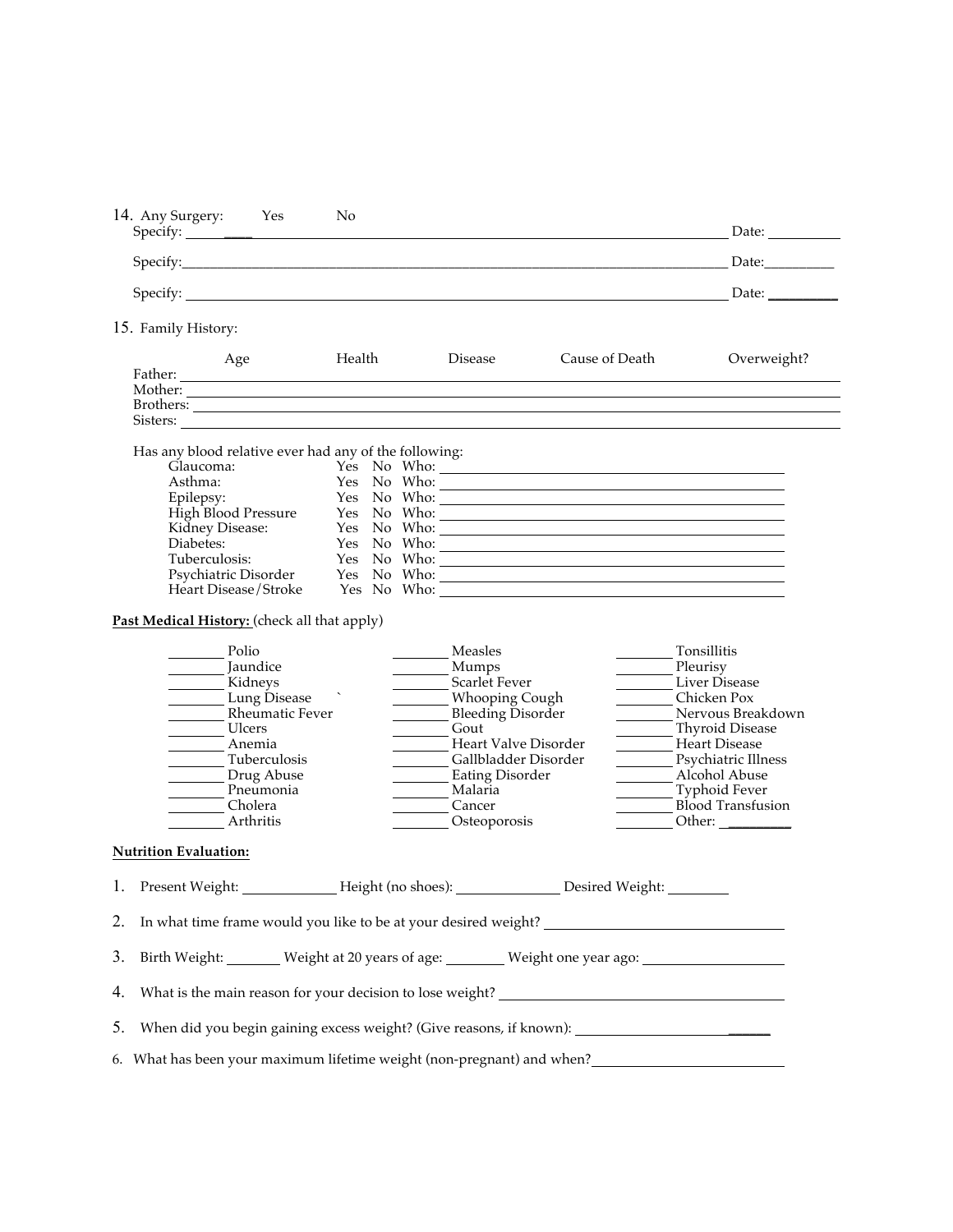| 7a. Previous diets you have followed:                                                                      | Give dates and results of your weight loss: |
|------------------------------------------------------------------------------------------------------------|---------------------------------------------|
| 7b. Previous medication or supplements taken for weight loss: Give dates and any side effects:             |                                             |
| 8. Is your spouse, fiancee or partner overweight? Yes                                                      | No                                          |
|                                                                                                            |                                             |
| 10. How often do you eat out?                                                                              |                                             |
| 11. What restaurants do you frequent?                                                                      |                                             |
|                                                                                                            |                                             |
|                                                                                                            |                                             |
| Yes<br>14. Do you use a shopping list?<br>N <sub>o</sub>                                                   |                                             |
| 15. What time of day and on what day do you shop for groceries?                                            |                                             |
|                                                                                                            |                                             |
|                                                                                                            |                                             |
| 18. Food you crave:                                                                                        |                                             |
|                                                                                                            |                                             |
| 20. Any specific time of the day or month do you crave food? ____________________                          |                                             |
| 21. Do you drink coffee or tea? Yes                                                                        | No How much daily?                          |
| 22. Do you drink cola drinks? Yes No How much daily? ___________________________                           |                                             |
| 23. Do you drink alcohol? Yes<br>No                                                                        |                                             |
| What? _______________________________How much? __________________________________Weekly? _________________ |                                             |
|                                                                                                            |                                             |
| 25. Do you awaken hungry during the night?<br>Yes                                                          | No                                          |
| What do you do?                                                                                            |                                             |
|                                                                                                            |                                             |
| 27. Snack Habits:                                                                                          |                                             |
|                                                                                                            |                                             |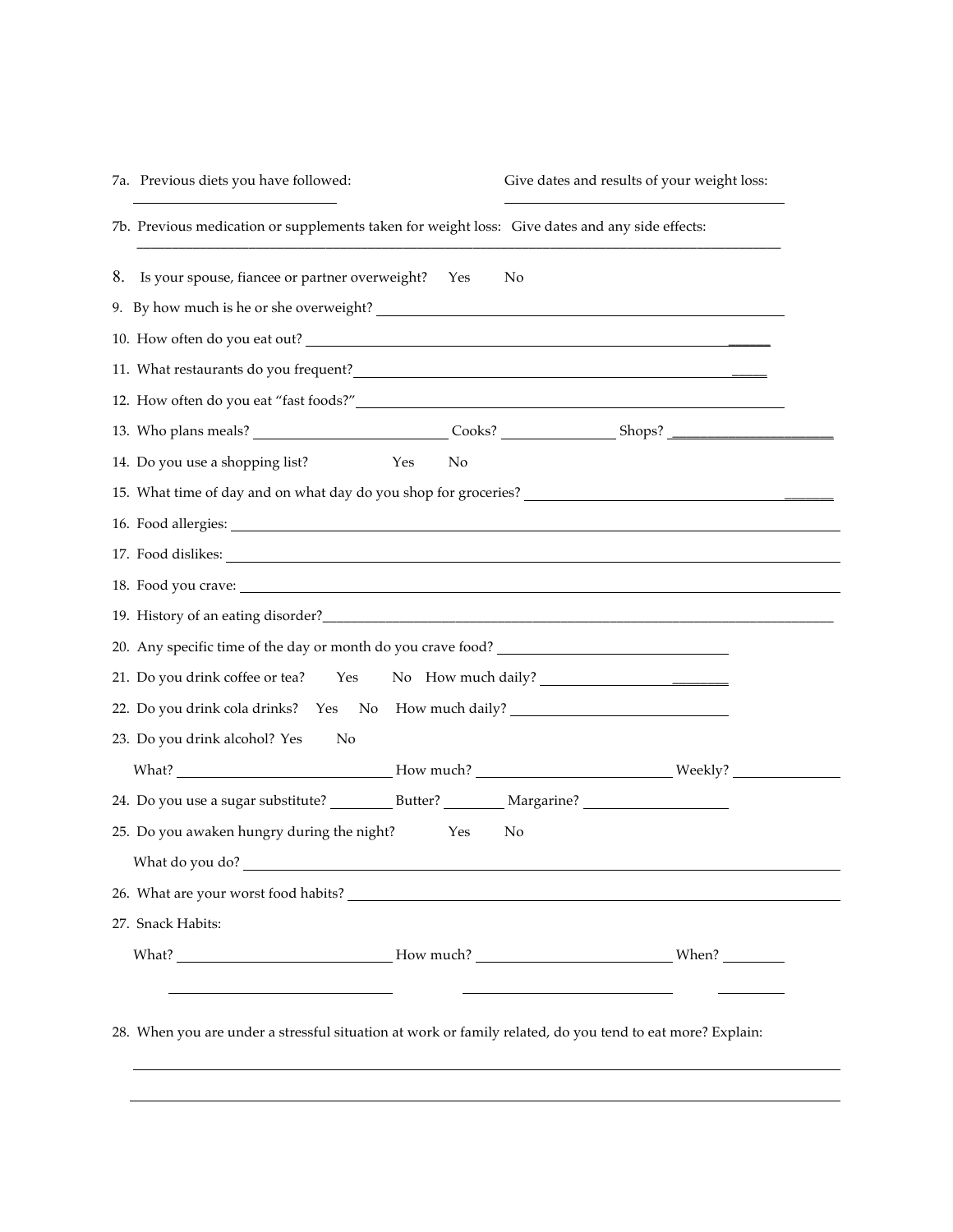29. Do you think you are currently undergoing a stressful situation or an emotional upset? Explain:

|                                                               | 30. Smoking Habits: Do you currently smoke? Yes<br>Have you smoked in the past? Yes                                                                                                                                                                                    | No.<br>No.                                                                                                                                                                                              | if yes how much per day?<br>if yes when did you quit?                                                                                                                                                                                                                                                                              |
|---------------------------------------------------------------|------------------------------------------------------------------------------------------------------------------------------------------------------------------------------------------------------------------------------------------------------------------------|---------------------------------------------------------------------------------------------------------------------------------------------------------------------------------------------------------|------------------------------------------------------------------------------------------------------------------------------------------------------------------------------------------------------------------------------------------------------------------------------------------------------------------------------------|
| 31. Typical Breakfast                                         |                                                                                                                                                                                                                                                                        | <b>Typical Lunch</b>                                                                                                                                                                                    | <b>Typical Dinner</b>                                                                                                                                                                                                                                                                                                              |
| With whom: $\frac{\phantom{1}}{2\phantom{1}}$                 |                                                                                                                                                                                                                                                                        | With whom: $\_\_$                                                                                                                                                                                       |                                                                                                                                                                                                                                                                                                                                    |
|                                                               |                                                                                                                                                                                                                                                                        |                                                                                                                                                                                                         |                                                                                                                                                                                                                                                                                                                                    |
|                                                               |                                                                                                                                                                                                                                                                        |                                                                                                                                                                                                         |                                                                                                                                                                                                                                                                                                                                    |
| 33. Activity Level: (answer only one)<br>cycling<br>per week. |                                                                                                                                                                                                                                                                        | __ Inactive—no regular physical activity with a sit-down job.<br>Light activity—no organized physical activity during leisure time.<br>swimming, cycling or active sports at least three times per week | Moderate activity—occasionally involved in activities such as weekend golf, tennis, jogging, swimming or<br>Heavy activity—consistent lifting, stair climbing, heavy construction, etc., or regular participation in<br>Vigorous activity-participation in extensive physical exercise for at least 60 minutes per session 4 times |
| 34. Behavior style: (answer only one)                         | You are always calm and easygoing.<br>$\frac{1}{2}$ You are usually calm and easygoing.<br>$\overline{\phantom{a}}$ You are sometimes calm with frequent impatience.<br>You are never calm and have overwhelming ambition.<br>You are hard-driven and can never relax. | ____ You are seldom calm and persistently driving for advancement.                                                                                                                                      |                                                                                                                                                                                                                                                                                                                                    |

\*This information will assist us in assessing your particular problem areas and establishing your medical management. Thank you for your time and patience in completing this form.

\_\_\_\_\_\_\_\_\_\_\_\_\_\_\_\_\_\_\_\_\_\_\_\_\_\_\_\_\_\_\_\_\_\_\_\_\_\_\_\_\_\_\_\_\_\_\_\_\_\_\_\_\_\_\_\_\_\_\_\_\_\_\_\_\_\_\_\_\_\_\_\_\_\_\_\_\_\_\_\_\_\_\_\_\_\_\_\_\_\_\_\_\_\_\_\_\_\_\_\_\_\_\_\_ \_\_\_\_\_\_\_\_\_\_\_\_\_\_\_\_\_\_\_\_\_\_\_\_\_\_\_\_\_\_\_\_\_\_\_\_\_\_\_\_\_\_\_\_\_\_\_\_\_\_\_\_\_\_\_\_\_\_\_\_\_\_\_\_\_\_\_\_\_\_\_\_\_\_\_\_\_\_\_\_\_\_\_\_\_\_\_\_\_\_\_\_\_\_\_\_\_\_\_\_\_\_\_\_

**Linda Theotokatos, D.O., PLLC**